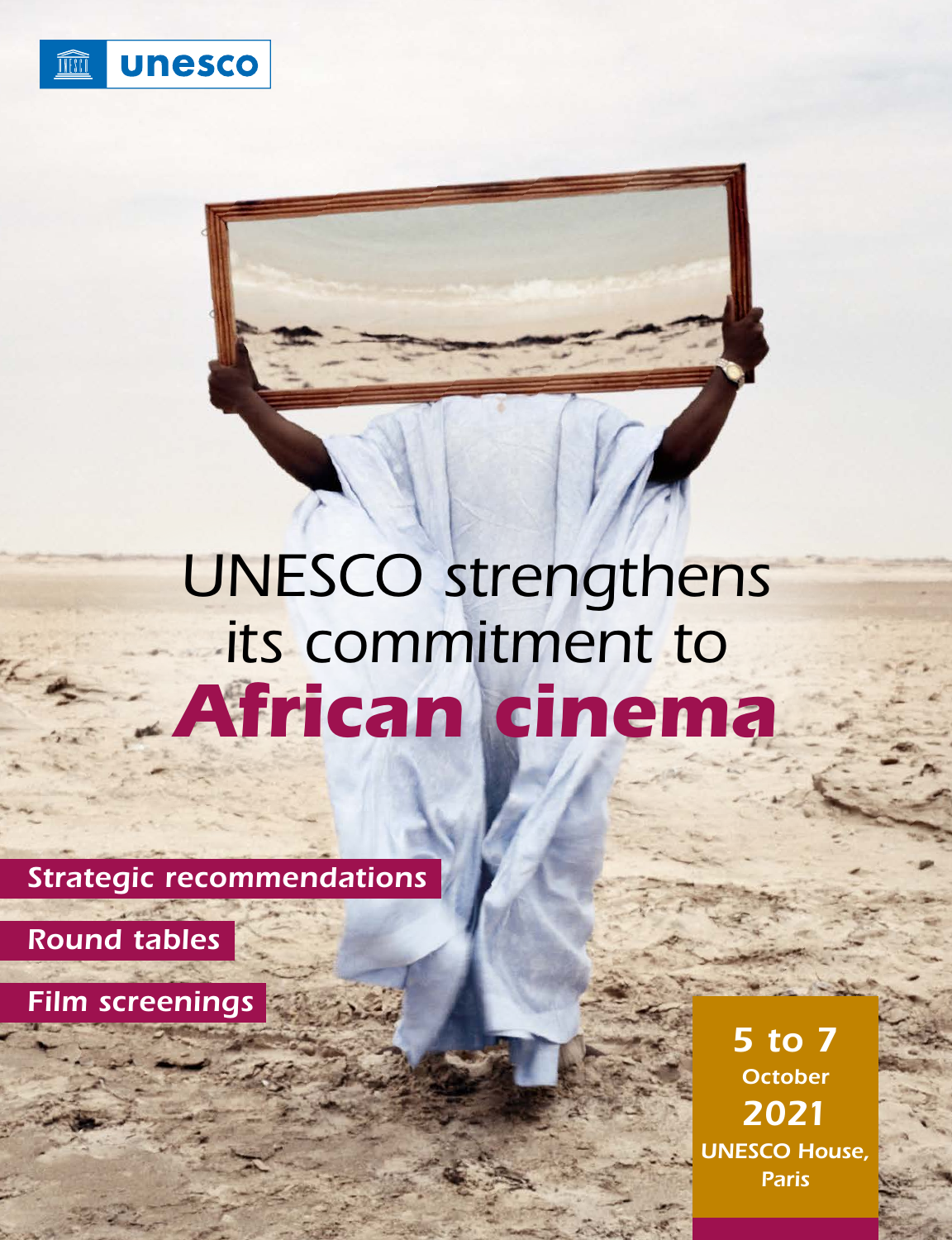## *Context*

The production and distribution of film and audiovisual works is one of the most dynamic growth sectors in the world, due to a steady increase in household consumption facilitated by digital technologies.

In Africa, recent years have seen an expansion of a remarkable amount of productions thanks to digital technologies. The case of "Nollywood", with around 2,500 films made each year, is exemplary in this respect. It has enabled the emergence of a local industry of production and distribution with its own economic model. Born from the absence of appropriate responses within traditional channels to the consumption needs of the Nigerian population for audiovisual works, this industry has been able to reactivate and energise a domestic market of more than 200 million inhabitants, before being exported to the Nigerian and African diaspora.

The same phenomenon can be observed in other countries of the African continent where film and television programme production is expanding outside formalised frameworks. Unlike "Nollywood", the african cinema production is struggling to find an economic model that ensures sustainable growth, mainly because of the size and lack of organization of national markets.

Due to the insufficient organisation of national and regional markets, an incentive policy and a sizeable offer of African content, the revenues generated by the audiovisual sector in the majority of African States go to the benefit of foreign interests. An overwhelming share of the market is in fact preempted by audiovisual goods and services from outside these States, which contributes neither to the mutual understanding of populations, to the promotion of cultural diversity, nor to the economic development of a national and/or regional industry.

The absence of appropriate public policies hinders the potential of the development of African film and audiovisual industries.

As part of its commitment to the diversity of cultural expressions and particularly its interventions to support the emergence of dynamic creative industries in developing countries, UNESCO is launching an initiative to strengthen its support for the development of the film and audiovisual industry in Africa. This initiative is also in line with the aspirations of Agenda 2063 adopted by the African Union, which calls for the strengthening of cultural and creative industries so that they can play their role in the full realisation of Africa's development potential.

In 2021, UNESCO's commitment takes the form of two complementary activities, one aimed at proposing strategic recommendations for the development of the film and audiovisual sectors in Africa. The second is to provide a showcase for the visibility and promotion of African cinema through a cycle of programming in UNESCO's newly renovated cinema hall.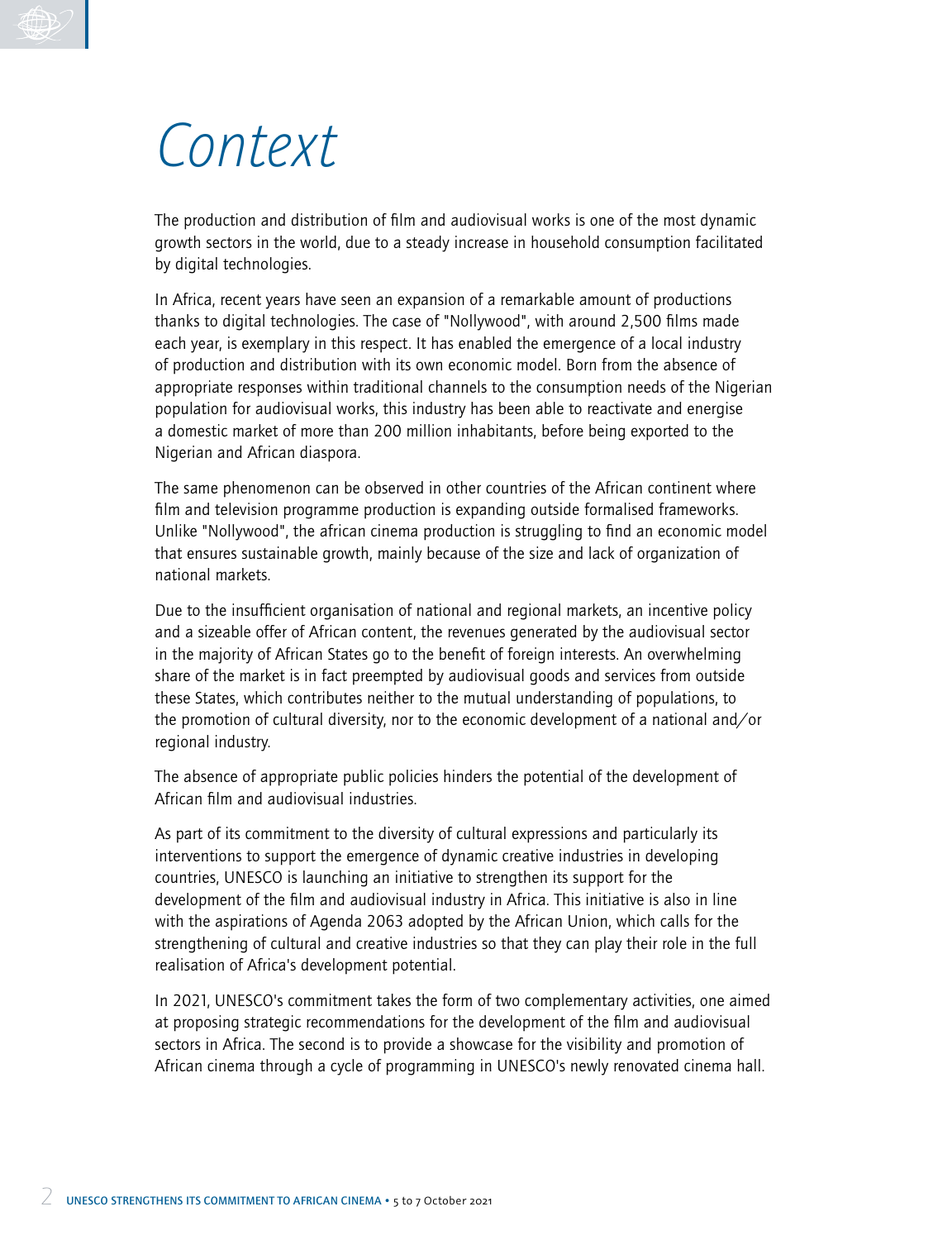## *Launch of the Report*

# *The AFRICAN FILM Industry*



*Trends, Challenges and Opportunities for Growth*

### *Presentation of the Report at major film events*

A presentation of the Report will be made at major film festivals in order to foster a constructive dialogue with film and audiovisual professionals and to consider ways of mobilising a variety of stakeholders in the implementation of the recommendations.

#### The main film events envisaged are:

- Pan-African Film and Television Festival of Ouagadougou (Burkina Faso), 16 to 23 October 2021
- Carthage Cinema Days (Tunisia), 30 October to 6 November 2021
- **E** Berlin International Film Festival (Germany), 10 to 20 February 2022
- Cannes International Film Festival (France), 17 to 28 May 2022

In October 2020, UNESCO undertook an exploratory study on the film and audiovisual industry in Africa in order to collect statistical data and information to better understand the challenges and needs of the sector, on the one hand, and to propose a roadmap to assist States in the development and implementation of policies, on the other.

The information collected from the States, through a consultative process, made it possible to draw up a summary report accompanied by the mapping of the film and audiovisual sectors in each of the 54 States of the continent.

The presentation of the report is planned in several sequences: a first sequence is intended for political decision-makers, while a second sequence is intended for professionals on the occasion of the main film events.

Each of these sequences will include round tables bringing together major film industry players to examine concrete actions to be considered in implementing the strategic recommendations proposed by UNESCO.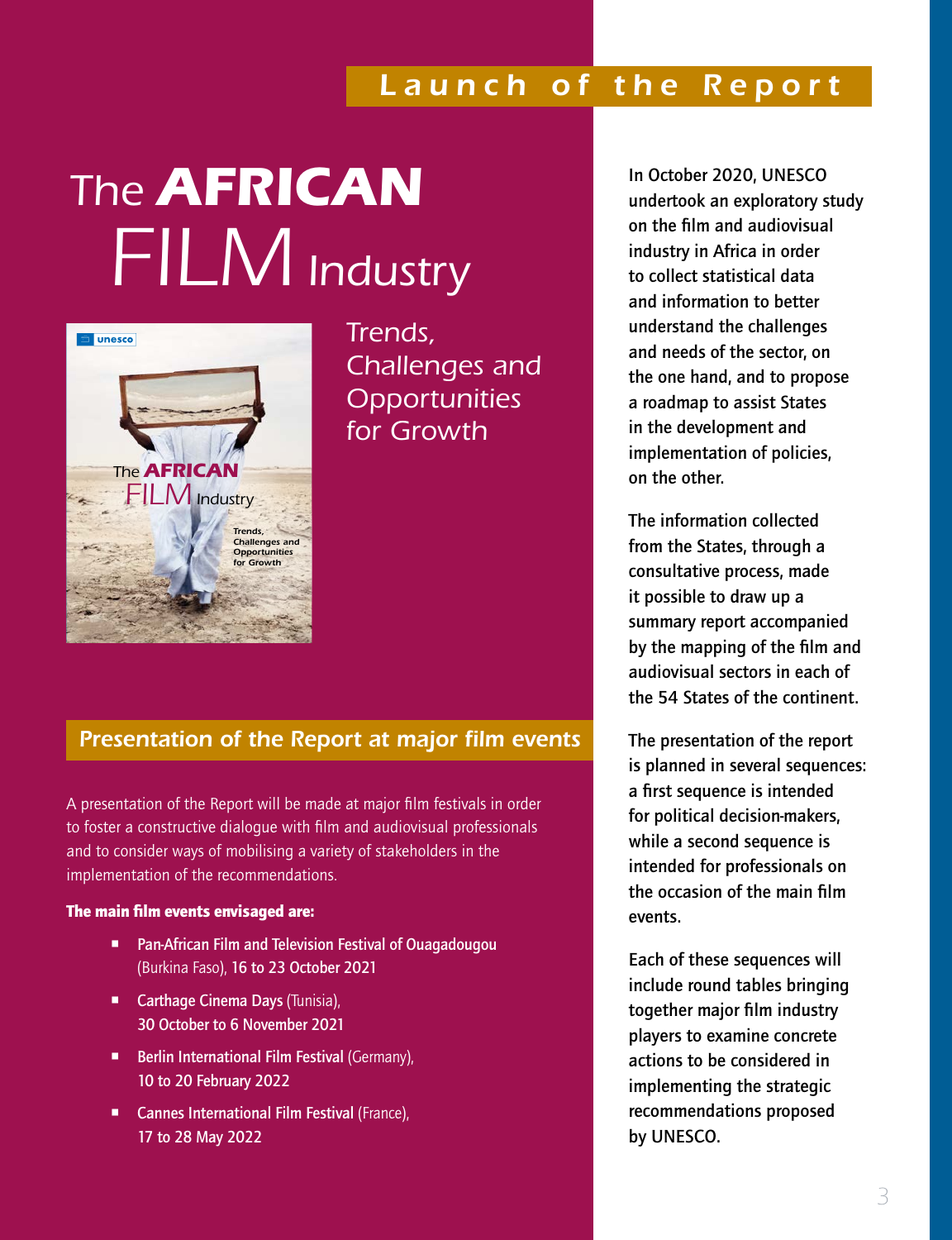### *Launch at UNESCO Headquarters, 5 october 2021* • *Room II*

This event will bring together representatives of Member States, representatives of international partner organisations, film directors and professionals, etc.

| 15h00 • 15h05 | Words of welcome                                                                                                                                     | • Firmin Matoko, Assistant Director-General, Sector for<br>Priority Africa and External Relations, UNESCO                                                                                                                                                                                                                                                                                                                                                 |
|---------------|------------------------------------------------------------------------------------------------------------------------------------------------------|-----------------------------------------------------------------------------------------------------------------------------------------------------------------------------------------------------------------------------------------------------------------------------------------------------------------------------------------------------------------------------------------------------------------------------------------------------------|
| 15h05 • 15h10 | Opening speech                                                                                                                                       | • Audrey Azoulay, Director-General, UNESCO                                                                                                                                                                                                                                                                                                                                                                                                                |
| 15h10 • 15h20 | Presentation of the report's<br>conclusions                                                                                                          | • Toussaint Tiendrebeogo, Chief, Diversity of Cultural<br>Expressions, UNESCO                                                                                                                                                                                                                                                                                                                                                                             |
| 15h20 · 15h50 | What steps after the Report?<br><b>Conversation with filmmakers</b>                                                                                  | • Ernesto Ottone R., Assistant Director-General,<br>Culture Sector, UNESCO<br>· Abderrahmane Sissako, Filmmaker<br>· Mati Diop, Filmmaker<br>Moderated by Olivier Barlet, Film critic                                                                                                                                                                                                                                                                     |
| 15h50 · 16h30 | <b>Round Table 1</b><br>Developing and producing<br>films in Africa, towards<br>a sustainable industry                                               | • Dora Bouchoucha, Producer, Nomadis Images<br>· Oumar Sall, Producer, Ciné Kap<br>· Steven Markovitz, Producer<br>· Marie-Clémence Andriamonta-Paes, Producer,<br>Laterit Productions<br>Moderated by Olivier Barlet, Film critic                                                                                                                                                                                                                        |
| 16h30 • 17h10 | <b>Round Table 2</b><br>Investing in the film industry<br>in Africa: Challenges, obstacles<br>and opportunities                                      | • Rosana George-Hart, General Manager,<br>Silverbird Film Distribution<br>· Déborah Adjibao, Head of communications, marketing<br>and programming at CanalOlympia/Vivendi Africa<br>• Ben Amadasun, Head of Content, Africa, Netfliix<br>• Séraphine Angoula, Consultant in strategy development<br>for the film industry in Africa<br>Moderated by Hortense Assaga, Journalist                                                                           |
| 17h10 • 17h50 | <b>Round Table 3</b><br>Institutional support for the<br>African cinema: priorities for<br>action and synergies among<br>international organisations | • Angela Martins, Chief of Culture Division,<br>African Union Commission<br>• Aya Kasasa, Expert, ACP Group of States<br>• Denise Richert, International Cooperation officer,<br>European Commission<br>• Pierre Barrot, Audiovisual Programme Officer,<br>International Organisation of the Francophonie<br>• Aboubakar Sanogo, Executive Secretary of the Fédération<br>panafricaine des cinéastes (FEPACI)<br>Moderated by Hortense Assaga, Journalist |
| 17h50 • 18h00 | <b>Words of conclusion</b>                                                                                                                           | • Ernesto Ottone R., Assistant Director-General, Culture<br>Sector, UNESCO                                                                                                                                                                                                                                                                                                                                                                                |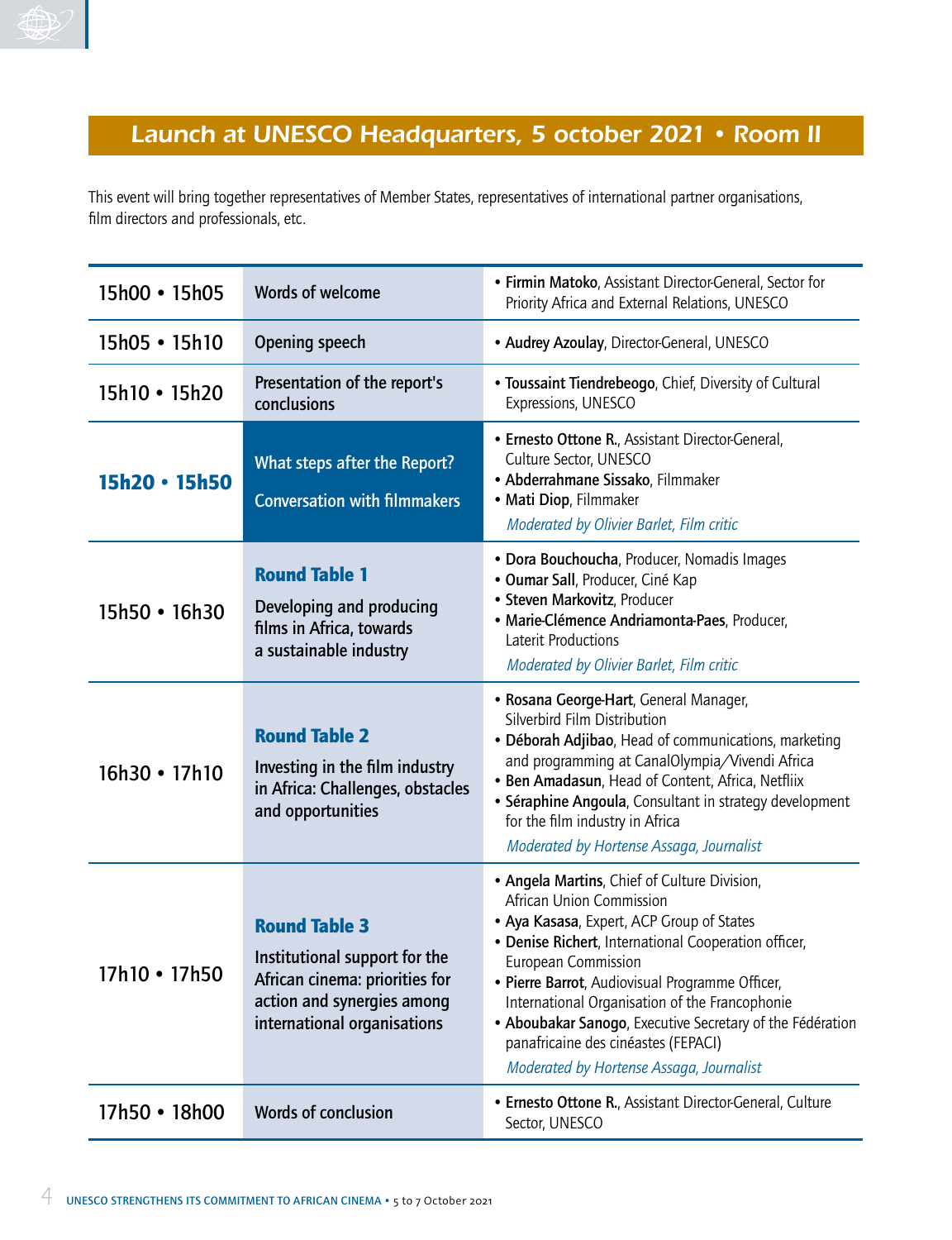## *Programming cycle of African films at UNESCO Headquarters*

UNESCO's renewed commitment to the development of the African cinema also provides an opportunity to give greater visibility to this insufficiently distributed cinema. To this end, a 3-day programming of African films will be organized from 5 to 7 October 2021 in the newly renovated UNESCO cinema.

The selection offers a mix of films from three generations of filmmakers: established and award-winning filmmakers from Africa's two major film festivals, young female talents, and major works of African film heritage that have been restored as part of the African Film Heritage Project (AFHP), the result of a 2017 partnership between the Pan-African Federation of Filmmakers (FEPACI), The Film Foundation of Martin Scorsese, the Cineteca di Bologna and UNESCO.

The films selected for this cycle of programming offer a panorama of African societies, whether it be the condition of women, the thwarted dreams of youth in search of a better future, clandestine migrations across the oceans at the risk of thousands of lives, etc.

Each screening will be followed by a debate with the director and/ or a member of the screening team. The debates will be moderated by Olivier Barlet, film critic (Africultures).

| <b>Tuesday 5</b><br><b>October 2021</b>   | <b>Awards of the FESPACO and</b><br>the Carthage Cinema Days (JCC)                                              |
|-------------------------------------------|-----------------------------------------------------------------------------------------------------------------|
|                                           | Félicité (Golden Stallion FESPACO 2019)<br>A film by Alain Gomis (Senegal) 2017 • 100 min                       |
| 18h30 - 20h30                             | Screening followed by a discussion with Oumar Sall -<br>moderated by Olivier Barlet                             |
| 21h00 - 23h00                             | <b>Noura's Dream (Golden Tanit JCC 2019)</b><br>A film by Hinde Boujemaa (Tunisia) 2019 • 106 min               |
| <b>Wednesday 6</b><br><b>October 2021</b> | <b>Spotlight on female talents</b>                                                                              |
| 11h00 - 13h00                             | <b>Fahavalo Madagascar 1947</b><br>A film by Marie-Clémence Andriamonta-Paes<br>(Madagascar) 2018 • 90 min      |
|                                           | Screening followed by a discussion with Marie-Clémence<br><b>Andriamonta-Paes - moderated by Olivier Barlet</b> |
| 13h00 - 15h00                             | <b>Atlantics: A Ghost Love Story</b><br>A film by Mati Diop (Senegal) 2019 • 105 min                            |
| 16h00 - 18h00                             | I am not a Witch<br>A film by Rungano Nyoni (Zambia) 2019 • 94 min                                              |
| 18h30 - 20h30                             | <b>Lionheart</b><br>A film by Geneviève Nnaji (Nigeria) 2018 • 94 min                                           |
| <b>Thursday 7</b><br>October 2021         | <b>Flashback on some heritage works</b>                                                                         |
|                                           | Screening followed by a discussion with Aboubakar<br><b>Sanogo - moderated by Olivier Barlet</b>                |
| 11h00 - 13h00                             | Muna Moto<br>A film by Jean-Pierre Dikonque-Pipa (Cameroon)<br>1975 • 100 min                                   |
| 13h00 - 15h00                             | Oh, Sun<br>Directed by Med Hondo (Mauritania)<br>1970 • 104 min                                                 |
| 16h00 - 18h00                             | The Woman with the Knife<br>A film by Timité Bassori (Côte d'Ivoire)<br>1969 • 80 min                           |
| 18h30 - 20h30                             | <b>Chronicle of the Years of Fire</b><br>Directed by Mohammed Lakhdar-Hamina (Algeria)<br>1975 • 177 min        |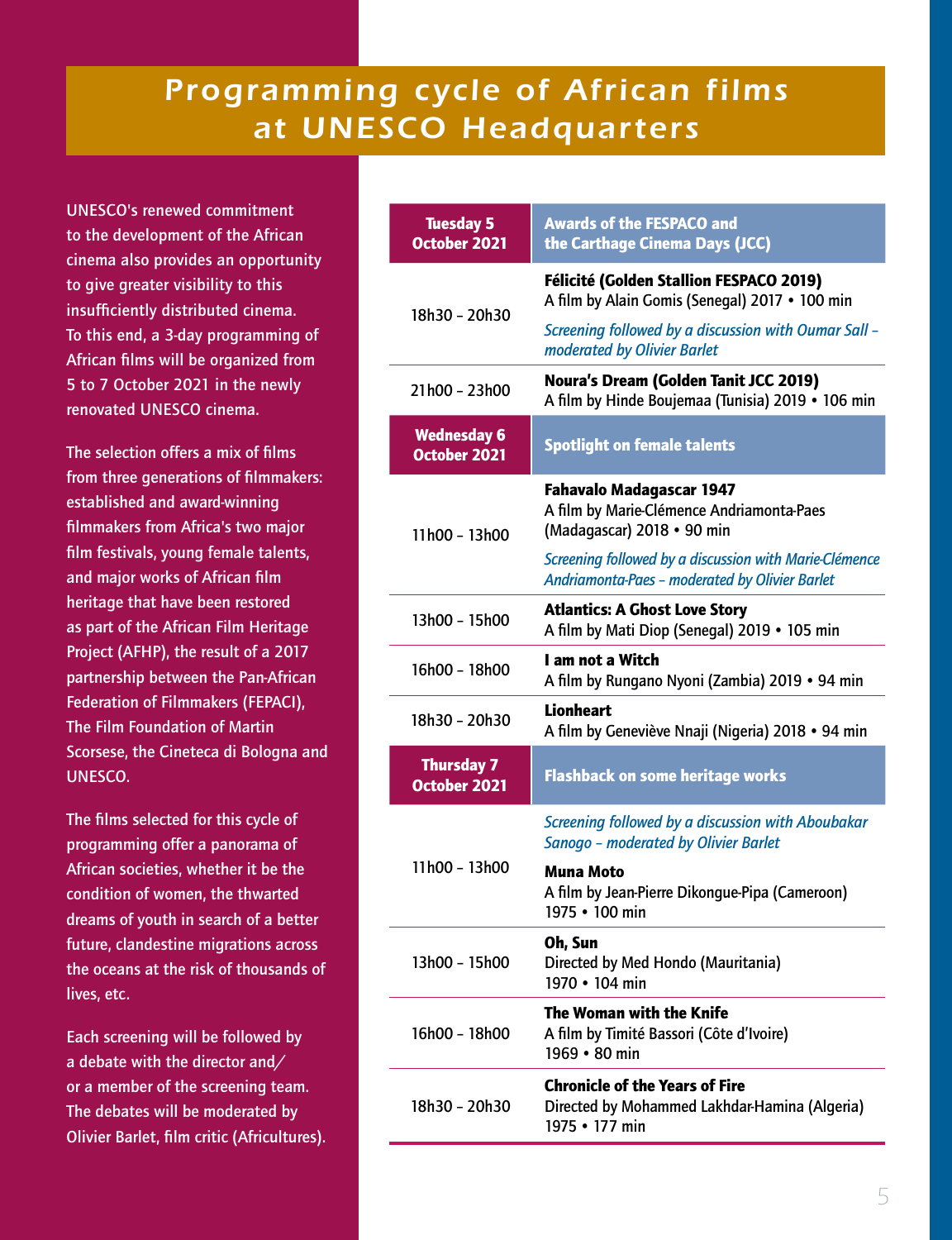## *Annex 1*

### *Biographies of the panellists – Round tables of 5 October 2021*

#### Ben Amadasun, Director of Content, Africa, Netflix

Ben Amadasun is the Director of Content at Netflix, the world's leading internet entertainment service. In his role, he nurtures key partnerships and drives the content strategy across Africa to support Netflix's membership growth and streaming rates on the continent. His portfolio includes sourcing local programming that is relevant for the region and acquiring global rights for shows and movies from Africa. He is an accomplished media business leader with valuable experience in Africa, having filled various strategic roles on the continent, ranging from developing compelling business cases and driving growth of subscriptionmodel television and free-to-air services. He has more than 20 years' experience in business strategy and consulting, as well as a professional background in investment banking. Prior to joining Netflix, Ben Amadasun was the senior vice president and CEO of Econet's Kwese Free TV, working across the borders of various Sub-Saharan African countries. He enjoyed a successful stint at Modern Times Group's TV1 in Tanzania, where he served as CEO and Head of Scripted Development.

#### Déborah Adjibao, Head of communications, marketing and programming at CanalOlympia/Vivendi Africa

Déborah Adjibao has been working in the media and entertainment sector in Africa for almost 6 years. Initially at Canal+ AFRICA, then at CanalOlympia, she began her adventure as a community manager and then moved on to the positions of communications and marketing manager before taking over the responsibility of the network's communications, marketing and programming departments. For nearly 4 years, she has been supporting the development of the film industry in Africa and local productions by building bridges between the various players in the field.

#### Marie-Clémence Andriamonta-Paes, Producer, Laterit Productions

Marie-Clémence Andriamonta-Paes created Laterit in 1998, an independent production and distribution company, to contribute to making oral cultures heard through cinema, DVD and VOD. Laterit has produced *The Whistle* by As Thiam, *Batuque* by Silvão Tavares, *Mahaleo* by Rajaonarivelo & Paes, *Before the dying of the light* by Ali Essafi. She won a Mention at JCC for her film *Fahavalo Madagascar 1947*.

#### Séraphine Angoula, Consultant in strategy development for the film industry in Africa

Séraphine Angoula has been working in the film and media sector for over 10 years. Initially at Canal+, then at Studiocanal in France. She is the founder of the Sanaga association and is also a member of the World Cinema Aid Commission (CNC). For over 2 years she has specialized in the operation of cinemas and the distribution of films in Africa. It is thus from the African continent that she operates, by accompanying projects of development of cinematographic infrastructures and structuring of the exploitation of African films.

#### Pierre Barrot, Audiovisual Programme Officer, International Organisation of the Francophonie

Pierre Barrot studied at the Ecole Supérieure de Journalisme in Lille before spending ten years in Africa, where he was a journalist and cultural attaché. He is the author or co-author of several essays, two of which have been translated into English. He has also written scripts for television and published *Bill the Mischievous*. He is currently programme manager in charge of audiovisual cooperation and image promotion at the Organisation internationale de la Francophonie (OIF).

#### Dora Bouchoucha, Producer, Nomadis Images

Dora Bouchoucha has been film producer since 1994. As a key figure in the film industry in Tunisia and abroad, she has produced and co-produced numerous feature films, short films and documentaries with her company NOMADIS IMAGES. Her films have been selected at the Venice, Cannes and Berlin festivals. In 1992, she created the Project Workshop and Takmil in 2014 for the Carthage Cinema Days which she chaired in 2008, 2010 and 2014 as well as the script development workshops SUD ECRITURE in 1997 which she has been directing since. In 2010, she chaired the Fonds Sud and in 2012, the Aide Aux Cinémas du Monde (CNC). In 2018 and 2019, she directs the Mediterranean festival MANARAT. She is a member of the Academy of the Oscars. In 2021, she was appointed Vice President of the Institut du Monde Arabe (Paris).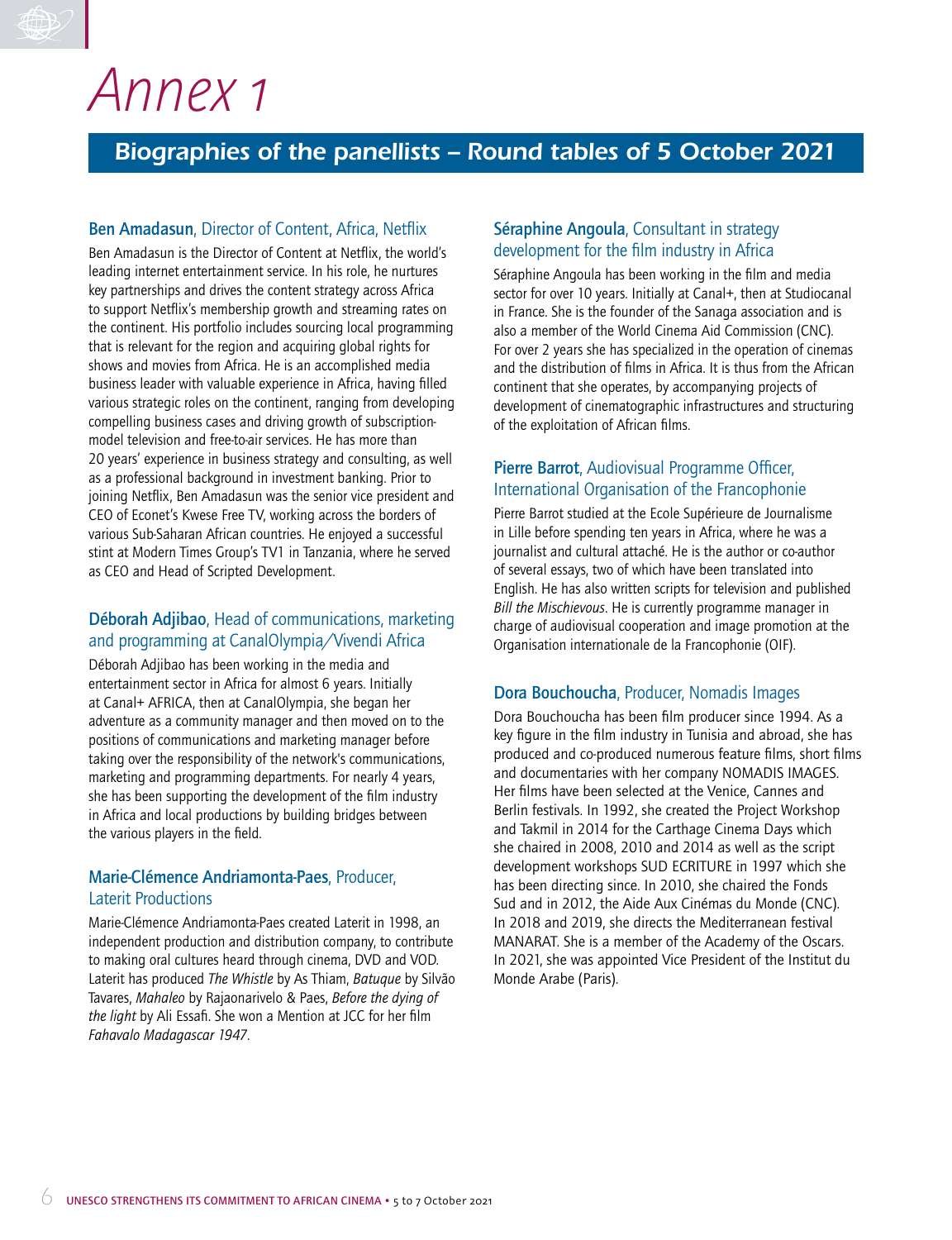#### Mati Diop, Filmmaker

Born in 1982, Mati Diop lives and works between Paris and Dakar. Her first feature film, *Atlantics: A Ghost Love Story* (2019) received the Grand Prix at the Cannes Film Festival and was included in the Academy's list of the 10 best international films. Her medium and short films *Mille Soleils* (2013), *Big in Vietnam* (2012), *Snow Canon* (2011) and *Atlantiques* (2009) have been selected and awarded in many international festivals. She received in 2016, the "Martin E. Segal - Emerging Artist Award" from the Lincoln Center for all her films. As an actress, Mati Diop has acted in *Thirty Five Rums* by Claire Denis (2008), *Simon Killer* by Antonio Campos (2012), *Fort Buchanan* by Benjamin Crotty (2014), *Hermia y Helena* by Matias Piñeiro (2016) and in her latest short film, *In my room* (2020), recently presented at the Venice Film Festival.

#### Rosana George-Hart, General Manager, Silverbird Film Distribution

Rosana Ndapa George-Hart has over 12 years of experience in Nigeria's film supply chain industry. She oversees theatrical distribution of content for Universal Pictures, Paramount Pictures and Sony Pictures Entertainment in West West Africa and also manages all film acquisitions from independent studios for theatrical release in West Africa.

#### Aya Kasasa, Expert, ACP Group of States

Aya Kasasa has been responsible for cultural issues in the Secretariat of the African, Caribbean and Pacific Group of States (ACP Group) since 2019. She holds a master's degree in journalism and communication from the Université Libre de Bruxelles and a specialisation in development issues. She previously worked at the European Commission's Directorate-General for Development and produced and presented radio programmes for BBC Africa.

#### **Steven Markovitz**, Producer

Steven Markovitz is a South African film and television producer. He is a member of the Academy of Motion Picture Arts and Sciences, co-founder of Electric South and founder of the African Screen Network, which has some 30 screening partners in 25 African countries. For more than twenty years, he has produced films that have been screened at important international festivals, such as the Kenyan film *Rafiki*, by Wanuri Kahiu, selected in 2018 at the Cannes Film Festival in the Un Certain Regard category.

#### Angela Martins, Chief of Culture Division, African Union Commission

Angela Martins, originally from Mozambique, has been the Head of Culture at the African Union (AU) Commission since 2009, working to develop continental policies for arts, culture and heritage. She is a graduate of the University of Exeter, England.

#### Denise Richert, International Cooperation Officer, European Commission

After 5 years at the French National Education, Denise Richert started her European career in 1984 at the Delegation of the European Commission in Senegal then in Gabon, where she was in charge of relations with local communities. With 20 years of experience in the field, she joined the head office as an international aid and cooperation specialist, working in the education and university North/South academic exchange sectors. For 15 years, she has been an expert in cultural and creative industries, within the Directorate-General for International Partnerships, particularly in charge of the Africa, Caribbean and Pacific zone (ACP), convinced of the potential that the sector represents for growth, job creation and the involvement of the youth of these countries.

#### Oumar Sall, Producer, Ciné Kap

Oumar Sall is a Senegalese film producer. He runs the production company Cinekap based in Dakar, which operates on several continents. He is passionate about cinema and trained at the National Audiovisual Institute (INA) in France. His ambition is to develop a film industry in Senegal. He has notably co-produced the successful films successful films *Atlantics*, by Mati Diop, Grand Prix at the 2019 Cannes Film Festival and *Félicité* by Alain Gomis, Grand Jury Prize at the 2017 Berlinale and Golden Stallion at FESPACO the same year.

#### Aboubakar Sanogo, Executive Secretary of the Pan-African Federation of Filmmakers (FEPACI)

Aboubakar Sanogo is an Associate Professor of Film Studies at Carleton University in Ottawa, Canada. He is cross appointed with the Institute of African Studies (IAS), the Institute for Comparative Studies in Literature, Art and Culture (ICSLAC) and the Curatorial Studies Program. Aboubakar Sanogo has also curated film programs at the Smithsonian Institution, the Toronto International Film Festival (TIFF), the Il Cinema Ritrovato Film Festival in Bologna and the Pan-African Film and Television Festival in Ouagadougou (FESPACO). He is the founder of the annual African Film Festival of Ottawa (AFFO), presented in partnership with the Canadian Film Institute (ICF). As the North American Regional Secretary of the Pan African Federation of Filmmakers (FEPACI), he initiated and oversees the FEPACI Archives Project. In that capacity, he was instrumental in establishing the African Film Heritage Project (AFHP), a major film preservation and restoration initiative in partnership with Martin Scorsese's Film Foundation and UNESCO.

#### Abderrahmane Sissako, Filmmaker

Abderrahmane Sissako is a Mauritanian filmmaker and internationally renowned producer. The main themes of his work are exile and Africa, which he depicts with autobiographical touches. In 2014, he directed the film Timbuktu, which was selected for the official competition at the Cannes Film Festival and for which he won the Césars for Best Film, Best Director and Best Original Screenplay.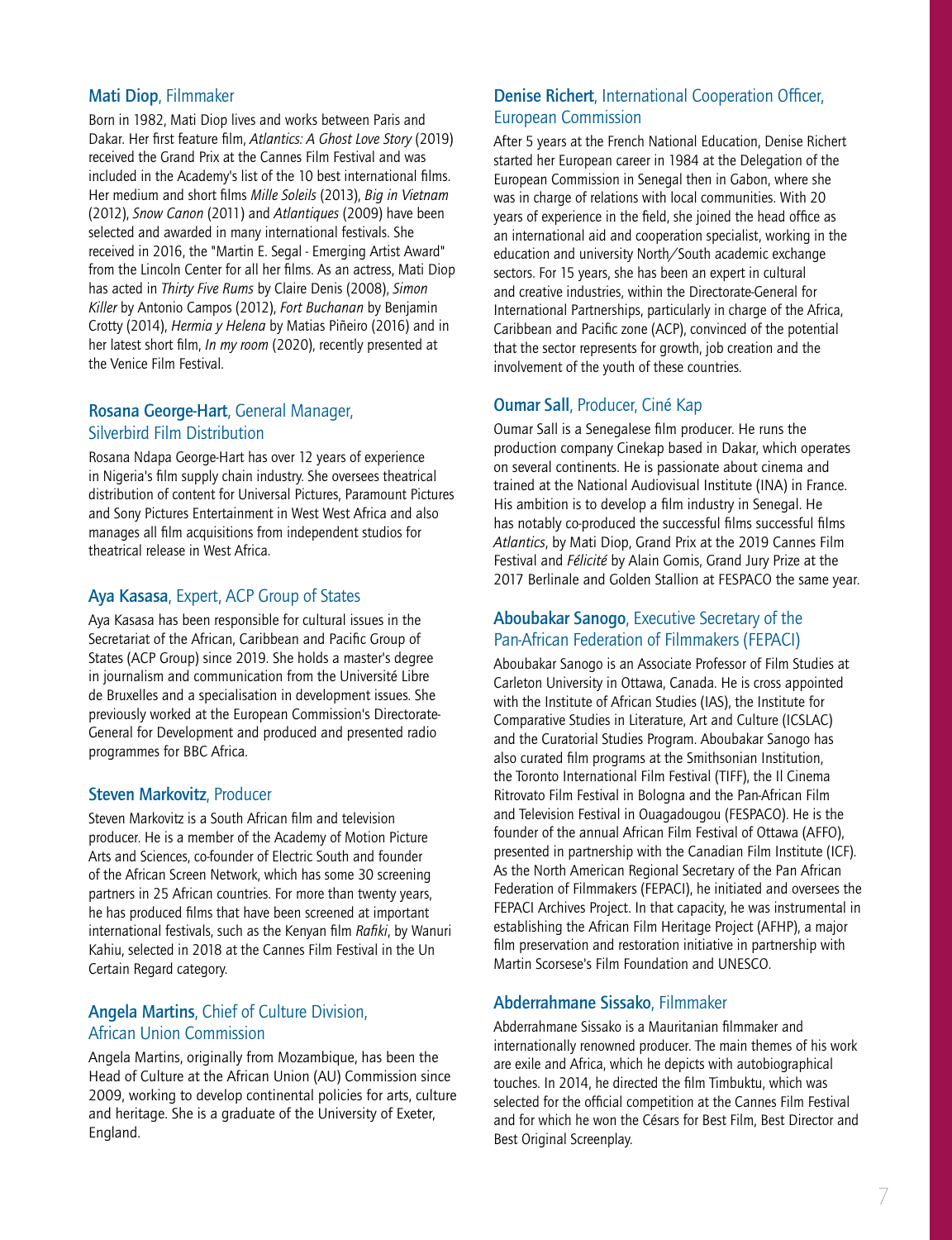## *Annex 2*

### *Synopsis of proposed films*

#### Félicité

A film by Alain Gomis (Senegal) Golden Stallion FESPACO 2019 Year: 2017, Length: 100 minutes

Félicité, free and proud, is a singer in a bar in Kinshasa. Her life is turned upside down when her 14-year-old son is involved in a motorbike accident. To save him, she embarks on a frantic race through the streets of an electric Kinshasa, a world of music and dreams. Her paths cross those of Tabu.





#### Noura's dream

A film by Hinde Boujemaa (Tunisia) Golden Tanit JCC 2019 Year: 2019, Length: 106 minutes

5 days, that's the time left before the divorce between Noura and Jamel, a recidivist prisoner, is pronounced. Noura, who dreams of freedom, will then be able to live fully with her lover Lassad. But Jamel is released earlier than expected, and Tunisian law severely punishes adultery…

#### **Lionheart**

A film by Geneviève Nnaji (Nigeria) Year: 2018, Length: 94 minutes

Adaeze takes over the company from his ailing father, with the help of an uncle. The two of them must work together to save the company from its debts and the threat of takeover by businessman Igwe Pascal. In this male-dominated world, Adaeze will have to prove herself.

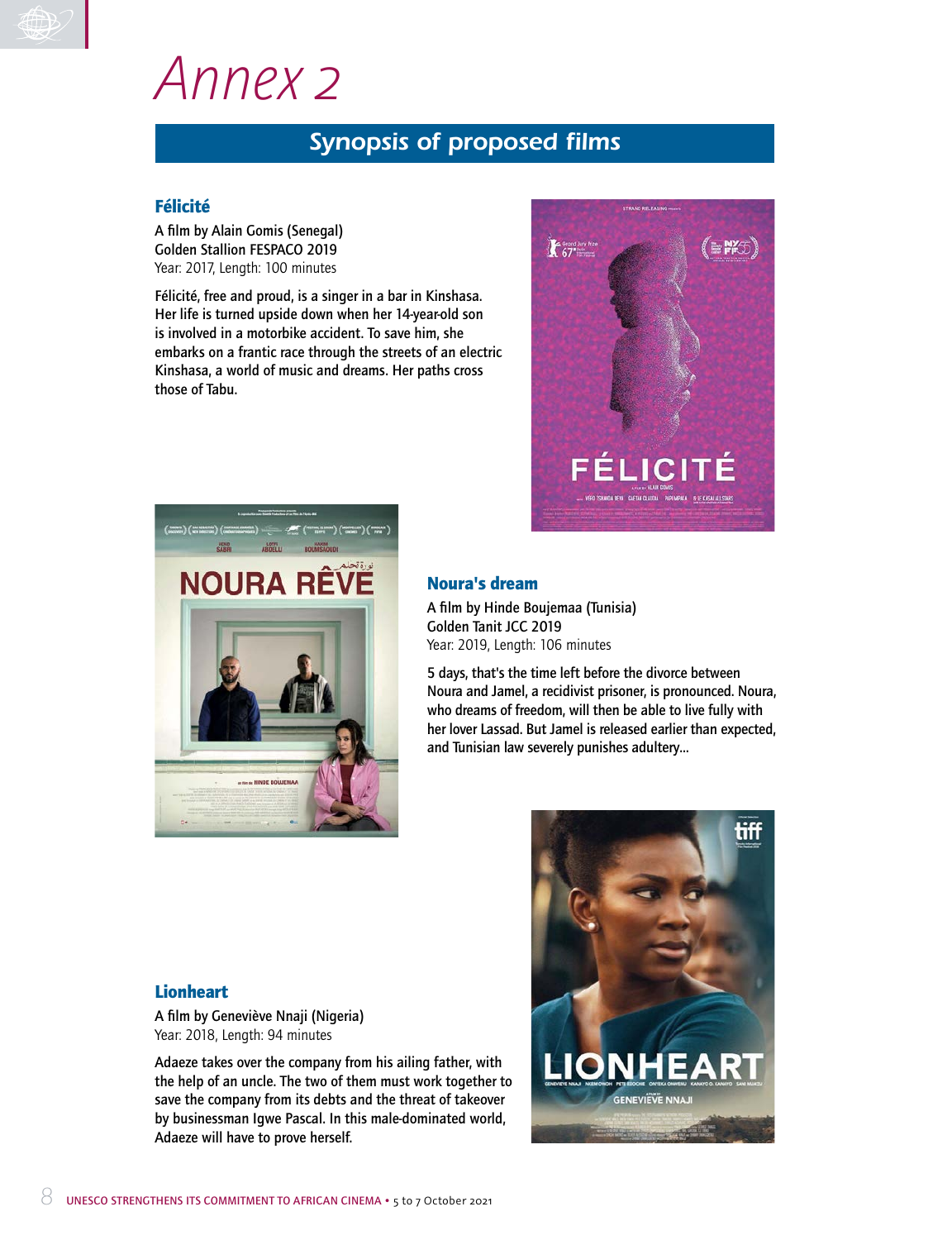#### Atlantics: A Ghost Love Story

A film by Mati Diop (Senegal) Grand Prix of the 2018 Cannes Film Festival Year: 2019, Length: 105 minutes

In a working-class suburb of Dakar, the workers on the construction site of a futuristic tower, who have been unpaid for months, decide to leave the country by sea for a better future. Among them is Souleiman, Ada's lover, who is promised to another man. A few days after the boys' departure, a fire devastates the young woman's wedding party and mysterious fevers take hold of the local girls. Little does Ada know that Souleiman has returned...





#### I am not a Witch

A film by Rungano Nyoni (Zambia) Year: 2019, Length: 94 minutes

Nine-year-old Shula is accused of witchcraft by the inhabitants of her village and sent to a witch camp. Surrounded by benevolent women, condemned like her by the superstition of men, the little girl believes she has been struck by a spell: if she runs away, she will be cursed and will be transformed into a goat...

#### Fahavalo Madagascar 1947

A film by Marie-Clémence Andriamonta-Paes (Madagascar) Year: 2018, Length: 90 minutes

In Madagascar in 1947, the insurgent rebels against the colonial system were called fahavalo, "enemies" of France. The last witnesses tell of their long months of resistance in the forest, armed only with spears and talismans.

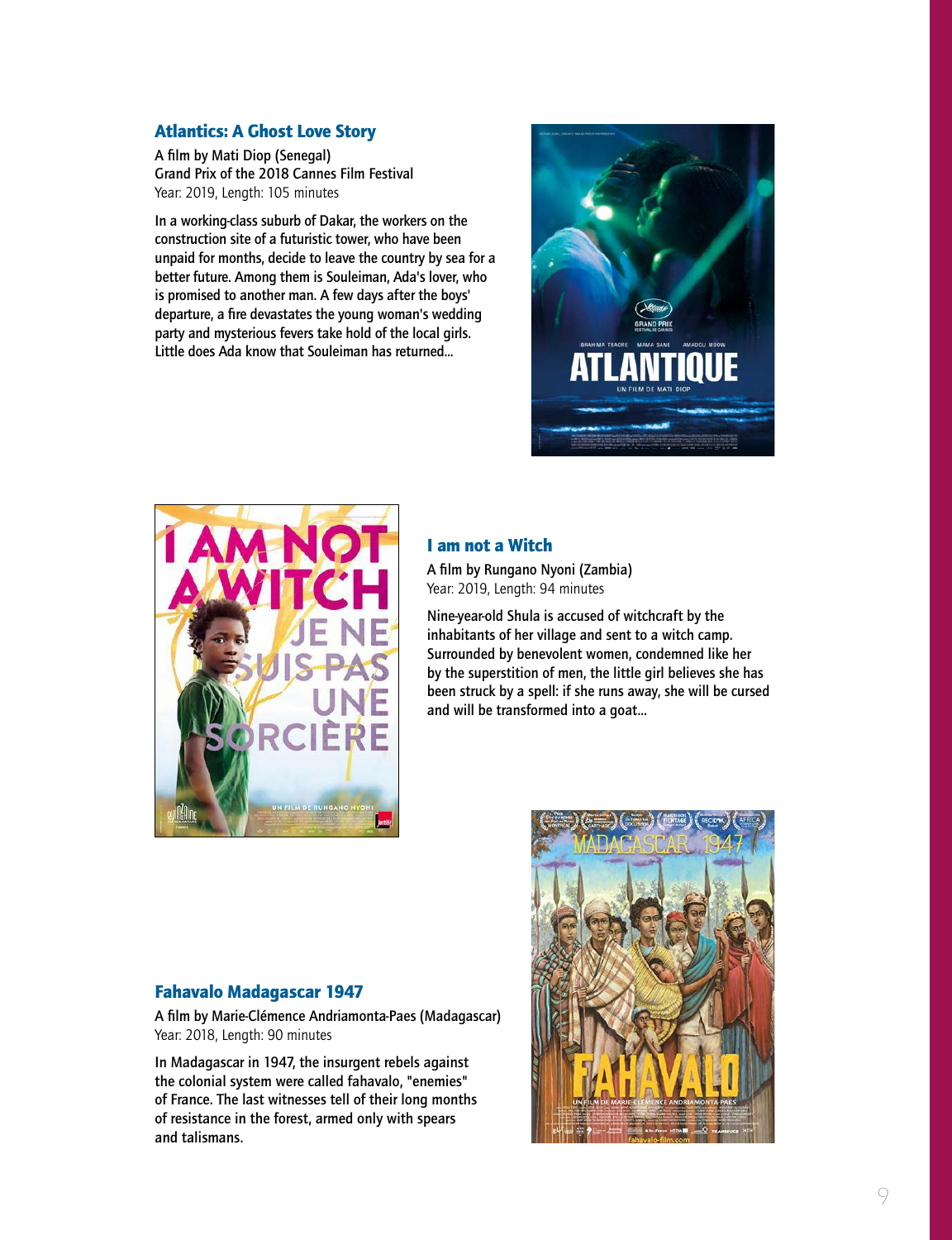#### Muna Moto

A film by Jean-Pierre Dikongue-Pipa (Cameroon) Yennega Stallion of FESPACO (1976) Year: 1975, Length: 100 minutes

In Cameroon, a traditional festival is taking place in Douala. In the crowd, a young man, Ngando, is looking for a young woman whom he finally finds. They know each other. He approaches her, takes the little girl in her arms and runs away with her. The woman chases him, screaming. Many participants help her catch Ngango, who is trapped in a dead-end street. The young woman faces him. A long flashback begins.





#### Oh, Sun

A film by Med Hondo (Mauritania) Golden Leopard at the Locarno Festival (1970) Year: 1970, Length: 104 minutes

An African immigrant in search of work discovers the rough edges of "Douce France", the racism of his colleagues, the disinterest of the trade unions and the indifference of the African dignitaries who live in Paris, in the country of "our ancestors the Gauls". A cry of revolt against all forms of oppression, colonisation and all its political, economic and social after-effects as well as a violent denunciation of the puppets installed in power in many African countries by the French bourgeoisie. Oh, Sun is the title of a song from the West Indies that tells of the pain of the black people brought from Dahomey to the Caribbean.

#### The Woman with the Knife

A film by Timité Bassori (Côte d'Ivoire) Year: 1969, Length: 80 minutes

Back from Europe, a young Ivorian intellectual returns to his country. In addition to the confrontation between modernism and tradition, he is faced with a sexual inhibition: a fantasy of a woman wielding a knife paralyses him. Finding help neither from doctors nor from fetishists, he understands, thanks to a generous friend, that he was traumatized, without knowing it, by the repressive image of his mother during his childhood.

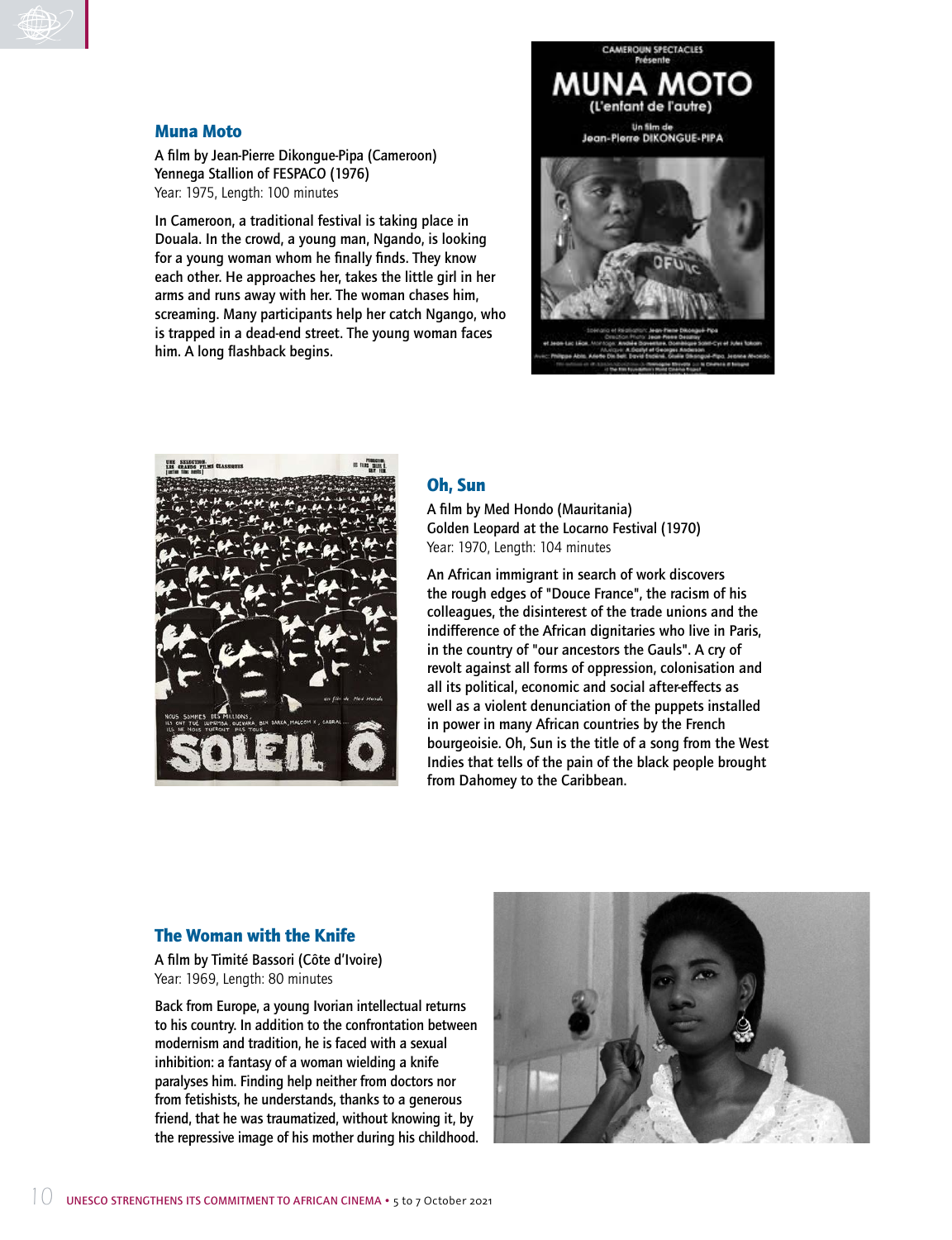#### Chronicle of the Years of Fire

A film directed by Mohammed Lakhdar-Hamina (Algeria) Palme d'or at the 1975 Cannes Film Festival Year: 1975, Length: 117 minutes

The story of the film begins in 1939 and ends on 11 November 1954 and, through historical landmarks, demonstrates that 1 November 1954 (the date of the outbreak of the Algerian war) is not an accident of history, but the culmination of a long process, of suffering, of battles, first political and then military, that the Algerian people undertook against the fait accompli that was French colonisation, which began with a landing at Sidi-Ferruch on 14 June 1830.